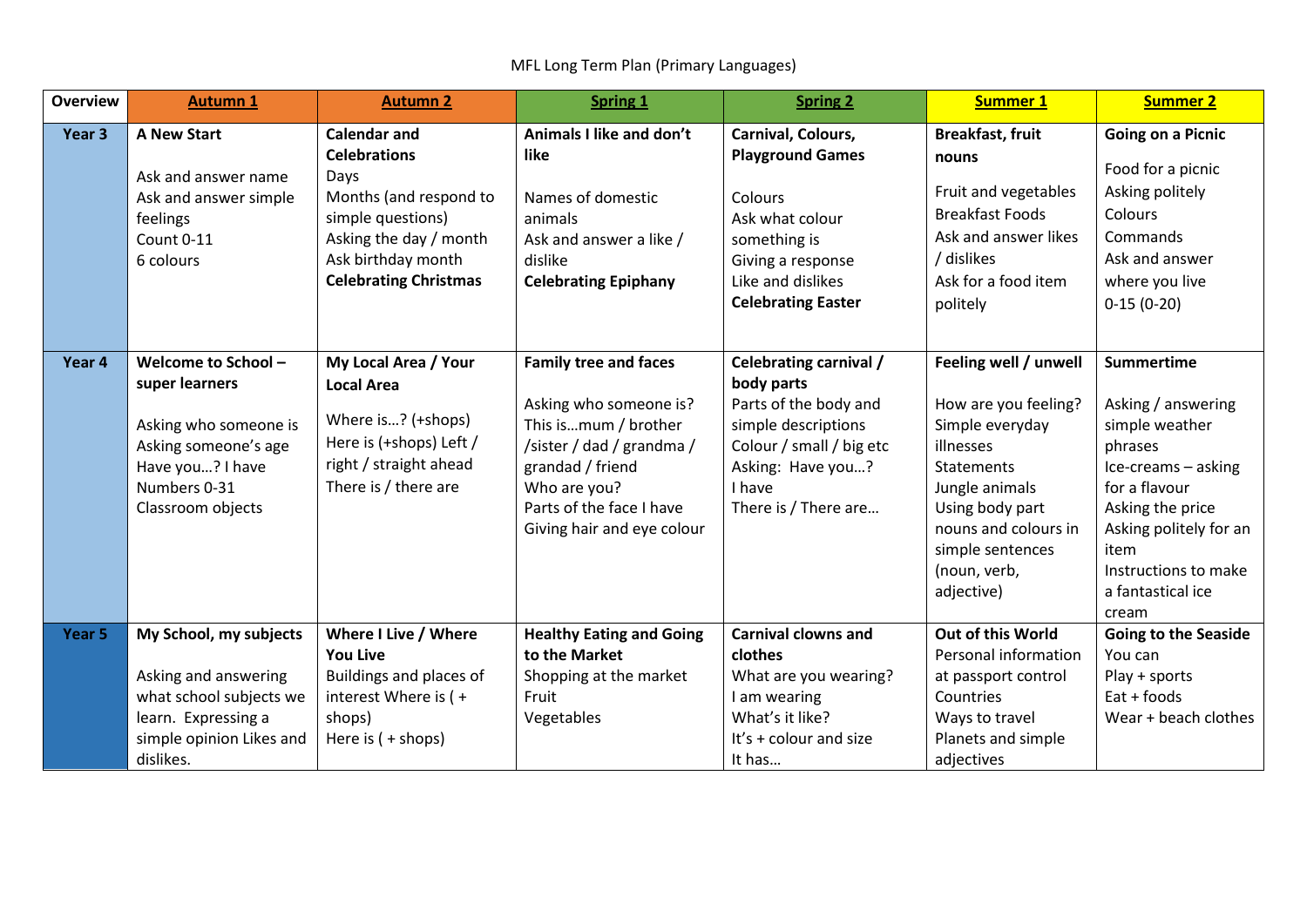|                 | Asking and answering                      | Simple directions                                        |                           |                            | <b>Transactional language</b> |                            |                          |       | Dialogues and       |                         |                         |
|-----------------|-------------------------------------------|----------------------------------------------------------|---------------------------|----------------------------|-------------------------------|----------------------------|--------------------------|-------|---------------------|-------------------------|-------------------------|
|                 | information about the                     | asking the There is /                                    |                           |                            | at the shops                  |                            |                          |       | conversations       |                         |                         |
|                 | day and subjects.                         | there are                                                |                           | Numbers 0-50 / Euros       |                               |                            |                          |       |                     |                         |                         |
|                 | Adjectives to give                        | What would you like?/                                    |                           | Instructions to make a     |                               |                            |                          |       |                     |                         |                         |
|                 | opinion                                   |                                                          | I would like              |                            | healthy dish                  |                            |                          |       |                     |                         |                         |
|                 | Places around the school                  | How much does it                                         |                           |                            |                               |                            |                          |       |                     |                         |                         |
|                 |                                           |                                                          | cost?/ It costs           |                            |                               |                            |                          |       |                     |                         |                         |
|                 |                                           | Numbers 0-50                                             |                           |                            |                               |                            |                          |       |                     |                         |                         |
| Year 6          | <b>Everyday Life</b>                      | Where I Live / Where                                     |                           |                            | Playing sport and enjoying    |                            | This is me! Hobbies and  |       | Café culture,       |                         | <b>Performance Time</b> |
|                 | Revisiting and extending                  | <b>You Live</b>                                          |                           |                            | sport                         |                            | fun                      |       | restaurants         |                         |                         |
|                 | personal information                      | Rooms<br>Describing a house and a                        |                           |                            | You can<br>to play + sports   |                            | Asking and answering     |       | Transactional       |                         | Revisiting and          |
|                 | Asking the time. Giving                   |                                                          |                           |                            |                               |                            |                          |       |                     |                         | consolidation of basic  |
|                 | o'clocks                                  | room                                                     |                           | Asking how to play a sport |                               | preferences / feelings and |                          |       | language to order a | transactional           |                         |
|                 | Describing simple daily                   | Asking "Is there" + house                                |                           | Simple explanation of a    |                               | characteristics            |                          | meal  |                     | language / basic        |                         |
|                 | routine                                   | language                                                 |                           |                            | sport (equipment / sports     |                            | Fair ground rides        |       | You can eat + foods |                         | personal information    |
|                 |                                           |                                                          | Responding with "Here     |                            | terrain / team or individual  |                            | Opinions                 |       | Buying snacks and   | / expressing simple     |                         |
|                 |                                           | is?"                                                     |                           |                            | sport)                        |                            | Likes and dislikes       |       |                     | drinks (instructions to | opinions / using        |
|                 |                                           |                                                          | Talking about "What I     |                            | Opinions / Likes and          |                            |                          |       | make a snack)       |                         | questions and           |
|                 |                                           |                                                          | want to be in the future" |                            | <b>Dislikes</b>               |                            |                          |       |                     |                         | answers                 |
|                 |                                           | Asking for and designing                                 |                           |                            |                               |                            |                          |       |                     |                         |                         |
|                 |                                           | sandwiches                                               |                           |                            |                               |                            |                          |       |                     |                         |                         |
|                 |                                           |                                                          |                           |                            |                               |                            |                          |       |                     |                         |                         |
| <b>End of</b>   | listen attentively to spoken<br>engage in |                                                          | speak in                  |                            | present ideas                 | appreciate stories,        |                          | write | describe            | understand basic        |                         |
| KS <sub>2</sub> | language and show                         | conversations;<br>understanding by joining in<br>ask and |                           |                            | sentences,                    | and                        | songs, poems and         |       | phrases             | people,                 | grammar appropriate     |
|                 |                                           |                                                          |                           |                            | using familiar                | information                | rhymes in the language   |       | from                | places,                 | to the language being   |
|                 | and responding                            | answer                                                   |                           |                            | vocabulary,                   | orally to a                |                          |       | memory,             | things and              | studied, including      |
|                 |                                           |                                                          | questions;                |                            | phrases and                   | range of                   | broaden their            |       | and adapt           | actions                 | (where relevant):       |
|                 | explore the patterns and                  | express                                                  |                           | basic                      |                               | audiences                  | vocabulary and develop   |       | these to            | orally* and             | feminine, masculine     |
|                 | sounds of language through                | opinions and                                             |                           | language                   |                               |                            | their ability to         |       | create              | in writing              | and neuter forms and    |
|                 | songs and rhymes and link the             | respond to<br>those of                                   |                           | structures                 |                               | read carefully             | understand new words     |       | new                 |                         | the conjugation of      |
|                 | spelling, sound and meaning               |                                                          |                           |                            |                               | and show                   | that are introduced into |       | sentences,          |                         | high-frequency verbs;   |
|                 | of words                                  | others; seek                                             |                           | develop                    |                               | understanding              | familiar written         |       | to express          |                         | key features and        |
|                 |                                           |                                                          |                           | accurate                   |                               | of words,                  | material, including      |       |                     |                         | patterns of the         |